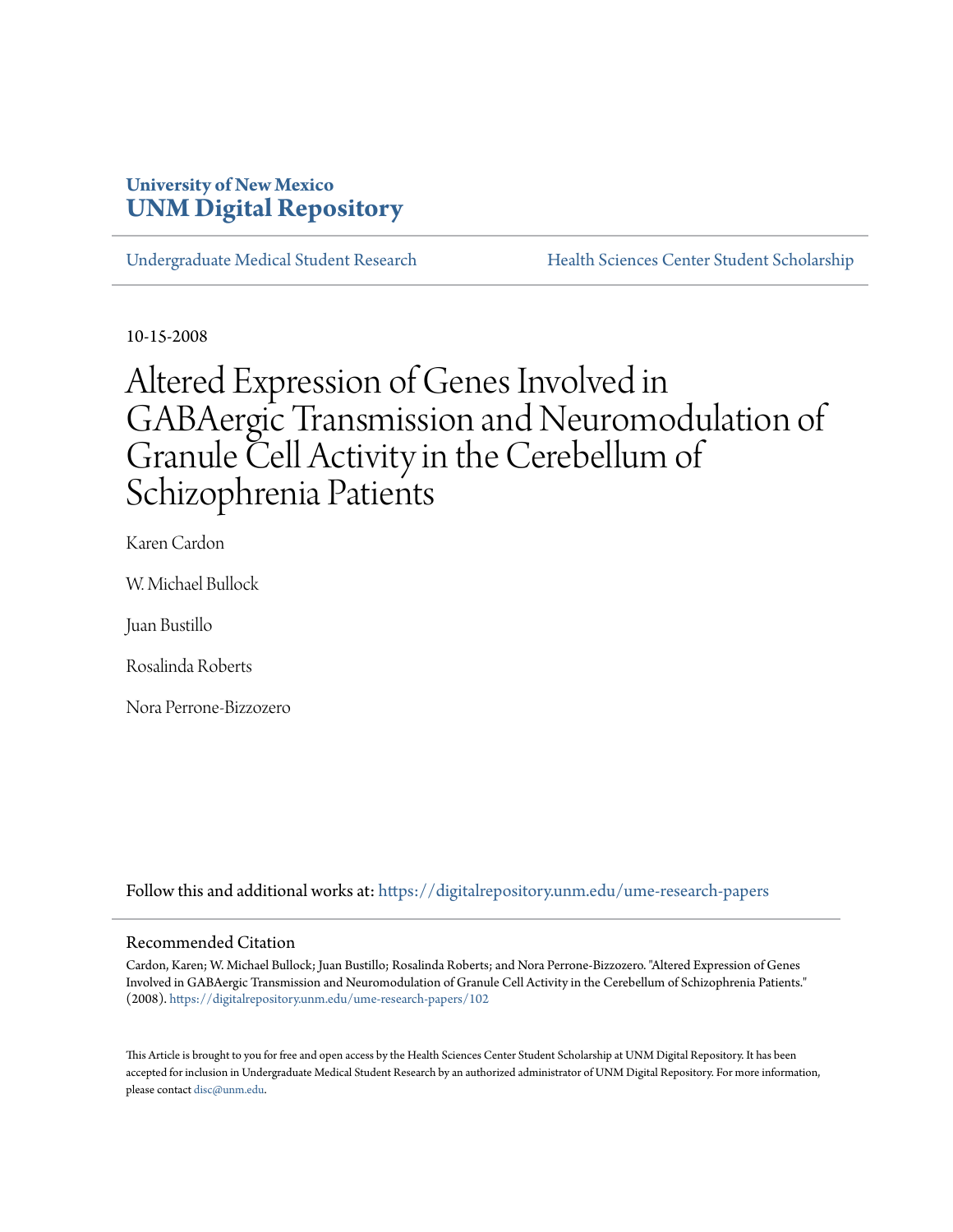## **Article**

## **Altered Expression of Genes Involved in GABAergic Transmission and Neuromodulation of Granule Cell Activity in the Cerebellum of Schizophrenia Patients**

**W. Michael Bullock**

**Karen Cardon**

**Juan Bustillo, M.D.**

**Rosalinda C. Roberts, Ph.D.**

**Nora I. Perrone-Bizzozero, Ph.D.**

**Objective:** Deficits in gamma-aminobutyric acid (GABA) signaling have been described in the prefrontal cortex, limbic system, and cerebellum in individuals with schizophrenia. The purpose of the present study was to further investigate cerebellar gene expression alterations as they relate to decreases in GABAergic transmission by examining the expression of GABAergic markers, *N*-methyl-D-aspartic-acid (NMDA) receptor subunits, and cerebellum neuromodulators in individuals with schizophrenia.

**Method:** Subjects were postmortem men with a diagnosis of schizophrenia (N=13) and a postmortem intervalmatched non-psychiatric male comparison group (N=13). The authors utilized real-time-quantitative polymerase chain reaction (PCR) to measure mRNA levels of the following GABAergic markers: glutamic acid decarboxylase (GAD) 65 and 67; GABA plasma membrane transporter-1 (GAT-1); GABA type A (GABAA) receptor subunits  $\alpha_6$ ,  $\beta_3$ , and  $\delta$ ; and parvalbumin. In addition, real-time-quantitative PCR was utilized to assess mRNA levels of the NMDA receptor (NR) subunits NR1, NR2-A, NR2-B, NR2-C, and NR2-D as well as the cerebellar neuromodulators glutamate receptor (GluR)-6, kainate-preferring glutamate receptor subunit-2 (KA2), metabotropic glutamate receptor (mGluR)-2 and mGluR3, and neuronal nitric oxide synthase. Measurements for mRNA levels were determined using lateral cerebellar hemisphere tissue from both schizophrenia and comparison subjects.

**Results:** Schizophrenia subjects showed significant decreases in mRNA levels of GAD67, GAD65, GAT-1, mGluR2, and neuronal nitric oxide synthase. Increases in GABA<sub>A</sub>- $\alpha$ <sub>6</sub> and GABA<sub>A</sub>- $\delta$  as well as GluR6 and KA2 were also observed. Medication effects on the expression of the same genes were examined in rats treated with either haloperidol (Sprague-Dawley rats [N=16]) or clozapine (Long-Evans rats [N= 20]). Both haloperidol and clozapine increased the levels of  $GAD_{67}$  in the cerebellum and altered the expression of other cerebellar mRNAs.

**Conclusions:** These findings suggest that GABA transmission is decreased in the cerebellar cortices in individuals with schizophrenia and additional gene expression changes may reflect an attempt to increase GABA neurotransmission at the cerebellar glomerulus.

*(Am J Psychiatry Bullock et al.; AiA:1–10)*

ne of the most consistent molecular findings from schizophrenia research is the dysfunction of specific subsets of gamma-aminobutyric acid (GABA) expressing interneurons (1–4). Reductions in mRNA and protein levels of glutamic acid decarboxylase  $67$  (GAD $_{67}$ ) have been found in specific interneurons of the prefrontal cortex (5– 7) and limbic system in individuals with schizophrenia (8, 9), and similar findings have been observed in analyses of whole cerebellar tissue (10, 11). The same prefrontal cortex interneurons with  $GAD_{67}$  reductions have also shown decreases in the presynaptic GABA plasma membrane transporter-1 (GAT-1) (12). Compensatory postsynaptic changes, such as increases in GABA type A (GABAA)-α2 receptor density and GABAA receptor radioligand binding, in the prefrontal cortex and anterior cingulate cortex have also been reported (13–15). In addition, single nucleotide

polymorphisms (SNPs) in the promoter region of the  $GAD<sub>67</sub>$  gene expression have been associated with gray matter reductions in patients with childhood onset schizophrenia (16) and decreased cognitive functioning in adult schizophrenia (17). Given the role of GABAergic interneurons in the modulation of excitatory output, dysfunction in specific interneurons may mediate some of the positive, negative, and cognitive symptoms seen in schizophrenia.

Aside from its role in motor coordination, the cerebellum has been shown to contribute to cognitive functioning (18) through connections of the posterior lateral hemispheres to the prefrontal cortex (19). Thus, physiological deficits in this brain region could contribute to the pathophysiology of schizophrenia. Supporting this hypothesis, neuroimaging studies have described increased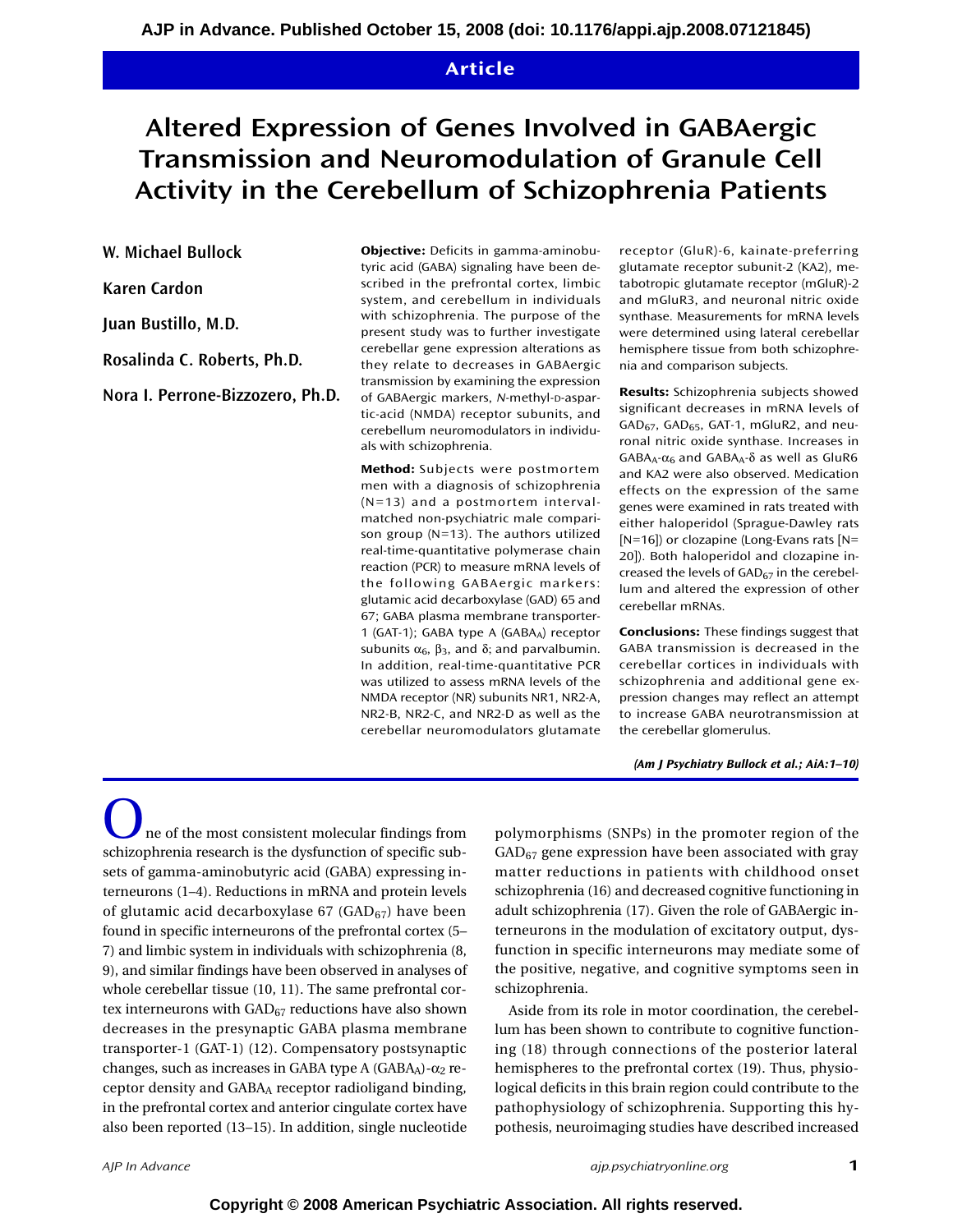blood flow and glucose consumption in the cerebellum among schizophrenia patients (20–22). Molecular studies have revealed decreased cerebellar expression of the GABAergic protein reelin and the GABA synthesizing enzymes  $GAD_{67}$  and  $GAD_{65}$  (10, 11) as well as increased expression of the axonal chemorepellent Semaphorin 3A (23) and increased expression of granule cell-selective, activity-dependent, brain-derived neurotrophic factor, and growth-associated protein of 43 kDa (GAP-43) genes (24). To further explore the function of cerebellar interneurons in schizophrenia, we investigated changes in transcript levels of GABAergic markers, *N*-methyl-D-aspartate (NMDA) receptor subunits, and local circuit neuromodulators of GABA release using total RNA prepared from the posterior lateral cerebellar hemispheres of postmortem male schizophrenia subjects and age- and postmortem interval-matched male comparison subjects. Alterations in specific GABAergic transcripts point to a common pathophysiological mechanism across different brain regions and implicate the cerebellum in the cognitive and motor dysfunction observed in individuals with schizophrenia.

## **Method**

#### *Human Subjects*

Subjects were postmortem men (N=13) with a diagnosis of schizophrenia (according to DSM-IV criteria) and a sex-, age-, and postmortem interval-matched comparison group (N=13). Cerebellar tissue from both schizophrenia and comparison subjects was acquired from the Maryland Brain Collection (Table 1). All subjects were between 25 and 65 years of age at the time of death, with a postmortem interval ≤24 hours. None of the subjects had a history of alcohol abuse or dependence. No significant differences were found between schizophrenia and comparison subjects for the following factors: 1) mean age (schizophrenia group: 43.5 years [SD=11], range=31–62 years; comparison group: 40.9 years [SD=8], range=27–50 years); 2) mean postmortem interval (schizophrenia group: 12.1 hours [SD=5.1], range=5–21 hours; comparison group: 16.5 hours [SD= 5.4], range=6–24 hours); 3) mean brain pH (schizophrenia group: 6.53 [SD=0.2], range=6.21–6.74; comparison group: 6.50 [SD=0.1], range=6.29–6.64); 4) mean RNA integrity number (schizophrenia group: 7.98 [SD=0.12], range=7.30–8.50; comparison group: 7.73 [SD=0.11], range=7.00–8.60); and 5) mean freezer storage time (schizophrenia group: 71 months [SD=24], range=27–157 months; comparison group: 49 months [SD=29], range=10–100 months). At the time of death, six subjects were receiving typical antipsychotics and seven were receiving atypical antipsychotics. Neither schizophrenia nor comparison subjects were receiving medications for mood disorders at the time of death. The subjects' cerebellar tissue originated from the lateral cerebellar hemisphere corresponding to crus I of lobule VIIa, which has projections to the prefrontal cortex (19). Specimens were dissected at –20°C and frozen at –80°C until ready for use.

#### *Haloperidol-Treated Rats*

The RNA from the cerebellum of Sprague-Dawley rats (N=16) treated with haloperidol was acquired from a previous study (25). The rats were injected (intramuscular) with either haloperidol depot (38 mg/kg/month [corresponding to approxi-

mately 1 mg/kg/day]) or sesame oil (vehicle [comparison group]). After a 7-day acclimation period, the rats were injected once a month for 6 months. They were anesthetized using isoflurane and decapitated 1 month after the last injection. The cerebellum of each rat was removed intact, frozen on dry ice, and stored at –80°C.

#### *Clozapine-Treated Rats*

Adult male Long-Evans rats (N=20) were injected (intraperitoneal) with either clozapine (10 mg/kg/day), dissolved in 0.4% acetic acid in 0.9% saline, or a vehicle (comparison group) for 21 days. This paradigm was modified from methods described by Bai et al. (26), which suggested a maximum  $D_2$  receptor occupancy for clozapine. The cerebellum of each rat in both the clozapinetreated group and vehicle-treated comparison group was removed 18 hours after the last injection, and the lateral hemispheres were dissected and frozen at –80°C.

#### *Quantitative Real-Time Polymerase Chain Reaction (PCR)*

All experimental procedures and data analyses were performed blind to the diagnosis. The cerebellar tissue from both human and rat subjects was homogenized using a Polytron homogenizer (Brinkmann Instruments, Westbury, N.Y.). Total RNA was isolated using TriReagent (Sigma, St. Louis) and analyzed with Bioanalyzer 2100 (Agilent Technologies, Santa Clara, Calif.). As detailed in Table 1, all RNA integrity number values were ≥7.0. The cDNA was synthesized from 4 µg of the total RNA using MMLV Reverse Transcriptase (Promega, Madison, Wisc.). Real-time-quantitative PCRs were run via an Applied Biosystems (Foster City, Calif.) 7000, 7300, or 7500 fast-quantitative real-time PCR machine. Gene expression levels for all human tissue samples as well as those for tissue samples of neuroleptic-treated rats were examined using SYBR Green (Applied Biosystems, Foster City, Calif.), with the exception of the GABAergic markers  $GABA_A-α_6$  and  $GABA_A-δ$ , which were analyzed via TaqMan Assays-on-Demand probes (Applied Biosystems, Foster City, Calif.). All gene expression levels were examined according to the manufacturers' protocols. Exon spanning primer pairs (Operon, Huntsville, Ala.) specific to 1) GABAergic markers  $GABA_A-B_3$ ,  $GAD_{67}$ ,  $GAD_{65}$ , parvalbumin, and  $GAT-1$ ; 2) NMDA receptor (NR) subunits NR1, NR2-A, NR2-B, NR2-C, and NR2-D; and 3) cerebellar neuromodulators metabotropic glutamate receptor (mGluR)-2 and mGluR3, kainate-preferring glutamate receptors GluR6 and KA2, and neuronal nitric oxide synthase were designed using Primer Express 3.0 (Applied Biosystems, Foster City, Calif. [see the table in the data supplement accompanying the online version of this article]). Expression levels of genes of interest were normalized to those of β-actin, and expression levels were reconfirmed using cyclophilin for selected genes. Validation curves for all primer sets were run with housekeeping genes and shown to have a linear slope of <|0.1|. Dissociation curves for all SYBR Green primer sets showed no evidence of dimerization.

#### *Data and Statistical Analysis*

Cerebellar tissue samples from the 13 schizophrenia subjects and 13 comparison subjects were run in triplicate in three separate plates and compared with β-actin or cyclophilin on the same plate. The relative levels of expression of each mRNA were corrected by housekeeping genes according to a previously described method (24), and the relative GABAergic transcript levels for schizophrenia subjects versus comparison subjects were calculated using the 2–∆∆ct method (27). The averaged values per tissue sample were entered into Prism 4.0 (GraphPad Software, San Diego) and analyzed using the Wilcoxon Signed-Rank Test for pair-matched human subjects and Student's t tests for rats. For further analysis of human subjects, SSPS 15.0 for Windows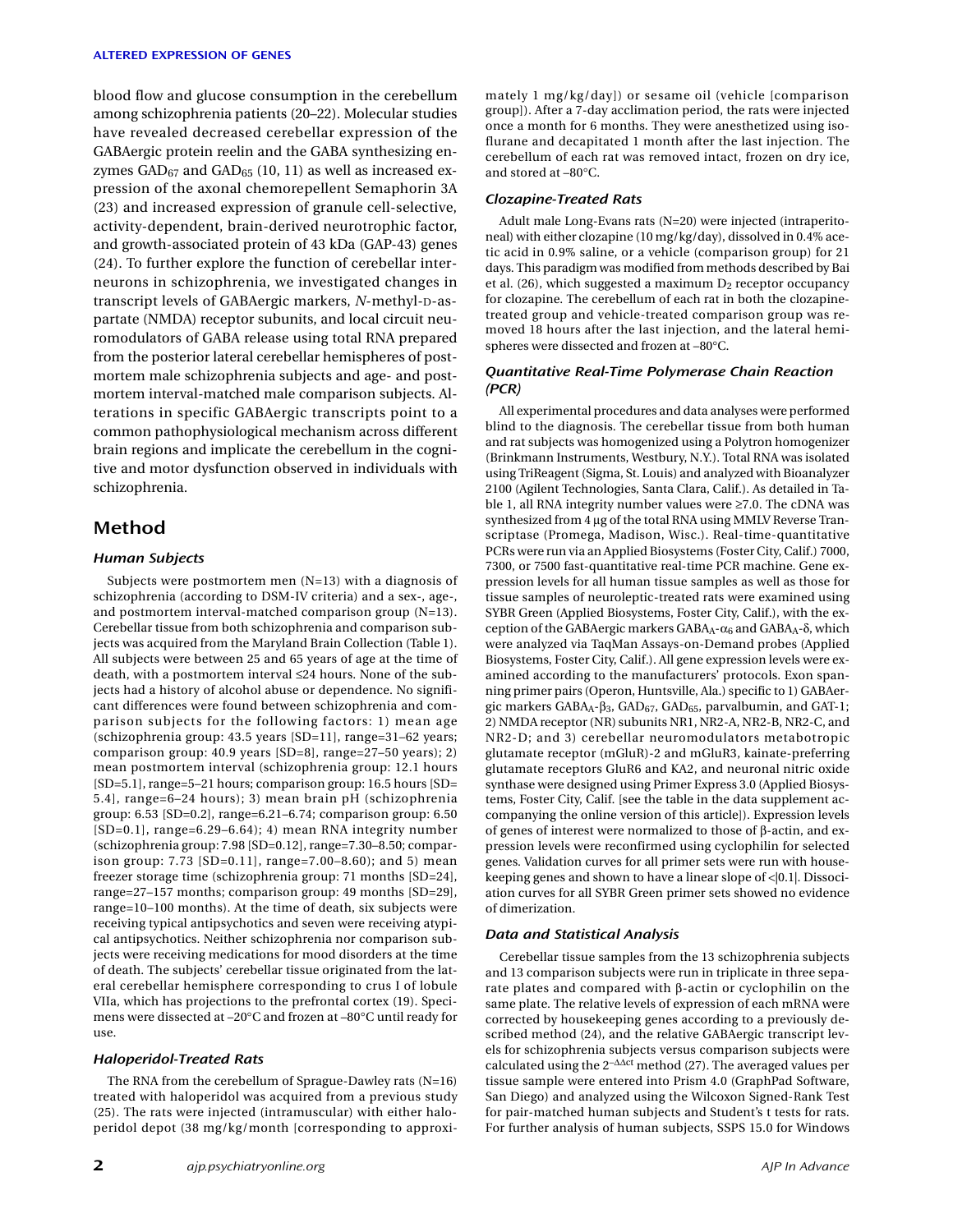|                                |                  |                     |                | Postmortem Status for Schizophrenia (N=13) and Comparison (N=13) Subjects |          |                                   |                                                              |                                                    |                                            |  |  |
|--------------------------------|------------------|---------------------|----------------|---------------------------------------------------------------------------|----------|-----------------------------------|--------------------------------------------------------------|----------------------------------------------------|--------------------------------------------|--|--|
| Matched<br>Pairs <sup>a</sup>  | Subject<br>Codeb | Race                | Age<br>(years) | Postmortem<br>Interval<br>(hours)                                         | Brain pH | <b>RNA</b><br>Integrity<br>Number | Cerebellar Tissue<br><b>Freezer Storage</b><br>Time (months) | Antipsychotic<br>Treatment at the<br>Time of Death | Cause of Death                             |  |  |
| Schizo-<br>phrenia<br>subjects |                  |                     |                |                                                                           |          |                                   |                                                              |                                                    |                                            |  |  |
| 1                              | 42a              | African<br>American | 33             | 12                                                                        | 6.21     | 7.40                              | 28                                                           | Olanzapine                                         | Appendicitis                               |  |  |
| $\overline{2}$                 | 39*              | African<br>American | 31             | 14                                                                        | 6.74     | 8.30                              | 104                                                          | Clozapine                                          | Arteriosclerotic<br>cardiovascular disease |  |  |
| 3                              | 7s               | Caucasian           | 32             | 7                                                                         | 6.58     | 8.00                              | 99                                                           | Clozapine                                          | Suicide                                    |  |  |
| $\overline{\mathbf{4}}$        | 41               | Caucasian           | 37             | 14                                                                        | 6.68     | 7.30                              | 27                                                           | Risperidone                                        | Suicide                                    |  |  |
| 5                              | 3s               | African             | 38             | 6                                                                         | 6.22     | 7.80                              | 69                                                           | Fluphenazine                                       | Asphyxia                                   |  |  |
|                                |                  | American            |                |                                                                           |          |                                   |                                                              |                                                    |                                            |  |  |
| 6                              | 11s              | African<br>American | 38             | 5                                                                         | 6.64     | 8.50                              | 157                                                          | Chlorpromazine                                     | Pneumonia                                  |  |  |
| 7                              | 5s               | African<br>American | 42             | 21                                                                        | 6.25     | 7.80                              | 71                                                           | Perphenazine                                       | Tuberculosis                               |  |  |
| 8                              | 18               | Caucasian           | 45             | 6                                                                         | 6.65     | 8.40                              | 56                                                           | Olanzapine                                         | Suicide                                    |  |  |
| 9                              | 31               | Caucasian           | 46             | 20                                                                        | 6.42     | 8.50                              | 52                                                           | Olanzapine                                         | Arteriosclerotic<br>cardiovascular disease |  |  |
| 10                             | 5                | Caucasian           | 49             | 16                                                                        | 6.55     | 7.50                              | 78                                                           | Thioridazine                                       | Intoxication                               |  |  |
| 11                             | 36               | Caucasian           | 59             | 13                                                                        | 6.67     | 8.40                              | 64                                                           | Haloperidol                                        | Embolism                                   |  |  |
| 12                             | 1s               | Caucasian           | 53             | 11                                                                        | 6.69     | 7.90                              | 58                                                           | Perphenazine                                       | Arteriosclerotic<br>cardiovascular disease |  |  |
| 13                             | $\mathbf{1}$     | African<br>American | 62             | 12                                                                        | 6.56     | 8.00                              | 55                                                           | Olanzapine                                         | Arteriosclerotic<br>cardiovascular disease |  |  |
| Compari-<br>son<br>subjects    |                  |                     |                |                                                                           |          |                                   |                                                              |                                                    |                                            |  |  |
| 1                              | 35               | African<br>American | 33             | 14                                                                        | 6.50     | 8.60                              | 81                                                           |                                                    | Morbid obesity                             |  |  |
| $\overline{2}$                 | 8s               | African<br>American | 27             | 14                                                                        | 6.56     | 7.80                              | 10                                                           |                                                    | Asthma                                     |  |  |
| 3                              | 12s              | Caucasian           | 31             | 16                                                                        | 6.61     | 7.80                              | 12                                                           |                                                    | Polytrauma                                 |  |  |
| $\overline{4}$                 | $34*$            | Caucasian           | 35             | 16                                                                        | 6.44     | 7.70                              | 23                                                           |                                                    | Arteriosclerotic                           |  |  |
|                                |                  |                     |                |                                                                           |          |                                   |                                                              |                                                    | cardiovascular disease                     |  |  |
| 5                              | 4s               | Caucasian           | 38             | 24                                                                        | 6.55     | 7.70                              | 46                                                           |                                                    | Asphyxia                                   |  |  |
| 6                              | $4*$             | African<br>American | 38             | 12                                                                        | 6.50     | 7.50                              | 100                                                          |                                                    | Cardiomyopathy                             |  |  |
| 7                              | 40               | Caucasian           | 43             | 20                                                                        | 6.29     | 7.50                              | 69                                                           |                                                    | Arteriosclerotic<br>cardiovascular disease |  |  |
| 8                              | 12               | Caucasian           | 47             | 6                                                                         | 6.46     | 8.30                              | 80                                                           |                                                    | Arteriosclerotic<br>cardiovascular disease |  |  |
| 9                              | 10 <sub>s</sub>  | Caucasian           | 46             | 24                                                                        | 6.64     | 7.00                              | 15                                                           |                                                    | Arrhythmia                                 |  |  |
| 10                             | 6s               | Caucasian           | 47             | 17                                                                        | 6.52     | 7.50                              | 20                                                           |                                                    | Arrhythmia                                 |  |  |
| 11                             | 17               | Caucasian           | 48             | 19                                                                        | 6.51     | 8.00                              | 79                                                           |                                                    | Aneurysm                                   |  |  |
| 12                             | $21*$            | Caucasian           | 49             | 10                                                                        | 6.49     | 7.30                              | 79                                                           |                                                    | Arteriosclerotic                           |  |  |
|                                |                  |                     |                |                                                                           |          |                                   |                                                              |                                                    | cardiovascular disease                     |  |  |
| 13                             | 2s               | Caucasian           | 50             | 22                                                                        | 6.38     | 7.80                              | 23                                                           |                                                    | Arteriosclerotic<br>cardiovascular disease |  |  |

| TABLE 1. Demographic and Clinical Characteristics of Postmortem Male Schizophrenia Subjects and Age- and Postmortem |  |
|---------------------------------------------------------------------------------------------------------------------|--|
| Interval-Matched Male Comparison Subjects                                                                           |  |

a Pairs matched according to age and postmortem interval.

<sup>b</sup> Maryland Brain Collection code numbers for schizophrenia and comparison subjects. Asterisk marks are part of the code number.

(SPSS, Chicago) was employed, which included analyses of covariance (ANCOVA) to determine the effect of age, postmortem interval, brain pH, RNA integrity number, and freezer storage time at the levels of each GABAergic transcript. Initial analyses demonstrated no significant effects of brain pH and postmortem interval at the levels of any of the transcripts. Thus, for all subsequent analyses, diagnosis was used as the independent variable, and age, RNA integrity number, and freezer storage time were used as covariates. A bivariate Spearman's r correlation analysis was employed to examine putative gene-gene interactions. Any statistical analysis with a p value <0.05 was considered significant.

## **Results**

## *GABAergic Marker Expression in the Lateral Cerebellar Hemisphere of Schizophrenia Subjects*

Given the evidence of GABA dysfunction among individuals with schizophrenia, we sought to characterize the condition of inhibitory interneurons in the cerebellum of schizophrenia subjects in order to 1) investigate the mechanisms underlying cerebellar abnormalities and 2) exam-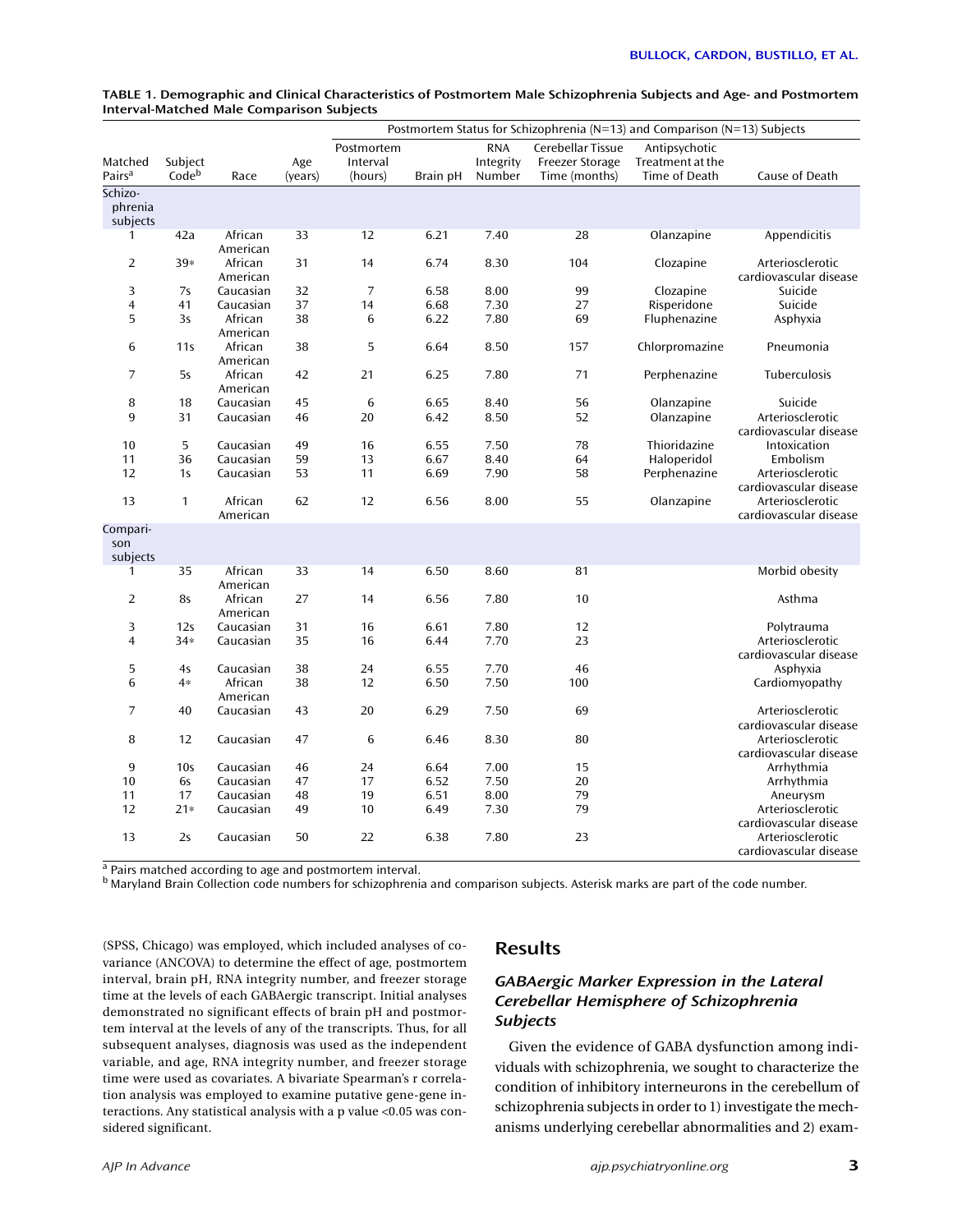|                                     |                 | Human Subjects             | Animal Subjects                                        |                         |                                                  |                 |                |                 |                |
|-------------------------------------|-----------------|----------------------------|--------------------------------------------------------|-------------------------|--------------------------------------------------|-----------------|----------------|-----------------|----------------|
|                                     |                 | Schizophrenia Group (N=13) | Haloperidol-Treated<br>Sprague-Dawley Rats<br>$(N=16)$ |                         | Clozapine-Treated<br>Long-Evans Rats<br>$(N=20)$ |                 |                |                 |                |
| Gene of Interest                    | Change $(\%)^a$ | F                          | df                                                     | Pairwise p <sup>b</sup> | ANCOVA p                                         | Change $(\%)^c$ | p <sup>d</sup> | Change $(\%)^c$ | p <sup>d</sup> |
| GABAergic markers                   |                 |                            |                                                        |                         |                                                  |                 |                |                 |                |
| $GABA_A-\alpha_6$                   | $+44$           | 5.286                      | 4, 21                                                  | 0.005                   | 0.004                                            | $+29$           | 0.1            | $+25$           | < 0.0001       |
| $GABA_A-\beta_3$                    | $+16$           | 2.138                      | 4, 21                                                  | 0.12                    | 0.1                                              | $+33$           | 0.01           | $+35$           | < 0.0001       |
| $GABA_A-\delta$                     | $+52$           | 8.124                      | 4, 21                                                  | 0.0002                  | < 0.001                                          | $+4$            | 0.87           | $+25$           | < 0.0001       |
| $GAD_{65}$                          | $-26$           | 2.696                      | 4, 21                                                  | 0.02                    | 0.06                                             | $-19$           | 0.01           | $+28$           | 0.002          |
| $GAD_{67}$                          | $-38$           | 6.551                      | 4, 21                                                  | 0.01                    | 0.001                                            | $+20$           | 0.001          | $+31$           | < 0.0001       |
| $GAT-1$                             | $-43$           | 4.348                      | 4,21                                                   | 0.002                   | 0.01                                             | $+17$           | 0.02           | $-23$           | < 0.0001       |
| PV mRNA                             | $-12$           | 0.36                       | 4,21                                                   | 0.89                    | 0.83                                             | e               | e              | e               | e              |
| NMDA receptor subunits              |                 |                            |                                                        |                         |                                                  |                 |                |                 |                |
| NR1                                 | $-5$            | 0.476                      | 4, 21                                                  | 0.5                     | 0.75                                             | $+13$           | 0.04           | $+34$           | < 0.0001       |
| $NR2-A$                             | $-6$            | 1.037                      | 4, 21                                                  | 0.27                    | 0.41                                             | $+23$           | 0.08           | $-24$           | < 0.0001       |
| $NR2-B$                             | $-16$           | 3.942                      | 4, 21                                                  | 0.07                    | 0.02                                             | $+34$           | 0.18           | $-20$           | 0.004          |
| NR <sub>2</sub> -C                  | $+7$            | 0.978                      | 4, 21                                                  | 0.54                    | 0.44                                             | $-15$           | 0.28           | $-19$           | 0.0005         |
| $NR2-D$                             | $+6$            | 0.78                       | 4, 21                                                  | 0.27                    | 0.55                                             | $-49$           | < 0.0001       | $-10$           | 0.1009         |
| Cerebellar neuro-<br>modulators     |                 |                            |                                                        |                         |                                                  |                 |                |                 |                |
| GluR <sub>6</sub>                   | $+23$           | 4.353                      | 4, 21                                                  | 0.03                    | 0.01                                             | $+26$           | 0.03           | $+24$           | 0.0005         |
| KA <sub>2</sub>                     | $+29$           | 7.722                      | 4, 21                                                  | 0.0002                  | 0.001                                            | $-10$           | 0.13           | $-23$           | < 0.0001       |
| mGluR2                              | $-27$           | 4.418                      | 4, 21                                                  | 0.002                   | 0.01                                             | $+32$           | 0.0008         | $+10$           | 0.62           |
| mGluR3                              | $-5$            | 1.871                      | 4, 21                                                  | 0.54                    | 0.2                                              | e               | e              | e               | e              |
| Neuronal nitric oxidase<br>synthase | $-28$           | 2.65                       | 4, 21                                                  | 0.03                    | 0.06                                             | $+11$           | 0.34           | $-19$           | 0.02           |

#### **TABLE 2. Gene Expression Changes in Postmortem Male Schizophrenia Subjects and Neuroleptic-Treated Rats**

<sup>a</sup> Change represents the percentage of gene expression alteration in schizophrenia subjects (versus nonpsychiatric comparison subjects). b Values determined using Wilcoxon Signed-Rank Test for matching pairs.

<sup>c</sup> Change represents the percentage of gene expression alteration in drug-treated rats (versus vehicle-treated rats).

<sup>d</sup> Values determined using Student's t tests.

<sup>e</sup> Value not determined.

ine the nature and extent of GABA dysfunction in different neuronal populations. Initial studies examined the expression of seven markers of GABA function in the lateral cerebellar hemisphere of 13 pair-matched schizophrenia and comparison subjects using real-time PCR. To normalize the levels of a specific mRNA, β-actin was utilized because the expression of this particular mRNA did not differ between schizophrenia and comparison subjects (see the figure in the data supplement accompanying the online version of this article). Analysis of GABAergic transcript levels in schizophrenia subjects and matched comparison subjects using the Wilcoxon Signed-Rank Test revealed significant decreases in mRNA levels of  $GAD_{67}$ ,  $GAD_{65}$ , and GAT-1 (schizophrenia to comparison group ratio= 0.62, 0.74, and 0.57, respectively). However, no decreases in mRNA levels of parvalbumin were found (Table 2, Figure 1). Similar decreases in these transcripts were observed when cyclophilin was used as the housekeeping gene (see the data supplement accompanying the online version of this article). Subjects with schizophrenia also showed significant increases in mRNA levels for the granule-cell extrasynaptic GABAA receptor subunits  $\alpha_6$  (schizophrenia to comparison group ratio=1.44) and δ (schizophrenia to comparison group ratio=1.53) relative to βactin mRNA. However, no changes were found in GABA<sub>A</sub>- $\beta_3$  mRNA, which is expressed in several cell types. In addition to pairwise analyses, we evaluated the effect of potential confounding variables, such as age, freezer storage

time, and RNA integrity number, using ANCOVA. As detailed in Table 2, ANCOVA results confirmed that mRNA levels of GAD<sub>67</sub>, GAT-1, GABA<sub>A</sub>- $\alpha$ <sub>6</sub> and GABA<sub>A</sub>-δ were significantly different for schizophrenia subjects relative to comparison subjects (p<0.05), while mRNA levels of  $GAD_{65}$  were close to significant (p=0.06).

To examine possible gene-gene interactions, mRNA levels were analyzed using Spearman's r correlations. In the schizophrenia group, positive correlations were  $1)$   $GAD_{67}$ with GAD<sub>65</sub> (r=0.922, p<0.001) and 2) GAT-1 (r=0.797, p= 0.001) and GAD $_{65}$  with GAT-1 (r=0.770, p=0.002) (Figure 1). Comparison subjects also showed a positive correlation between  $GAD_{67}$  and  $GAT-1$  (r=0.646, p=0.02).

## *NMDA Receptor Subunit Expression in the Lateral Cerebellar Hemisphere of Schizophrenia Subjects*

In addition to GABA deficits, NMDA dysfunction has been found in schizophrenia patients (28). In the present study, analyses of the levels of NMDA receptor subunits NR1, NR2-A, NR2-B, NR2-C, and NR2-D, using the Wilcoxon Signed-Rank Test, revealed no significant changes except for a tendency toward decrease in the Golgi cell-selective subunit NR2-B (29) (schizophrenia to comparison group ratio=0.84, p=0.07 [Table 2]). Furthermore, when considering the effect of age, freezer storage time, and RNA integrity number using ANCOVA, we found a significant decrease in the levels of NR2-B among schizophrenia subjects (p=0.004 [Table 2]). In addition, the levels of NR2-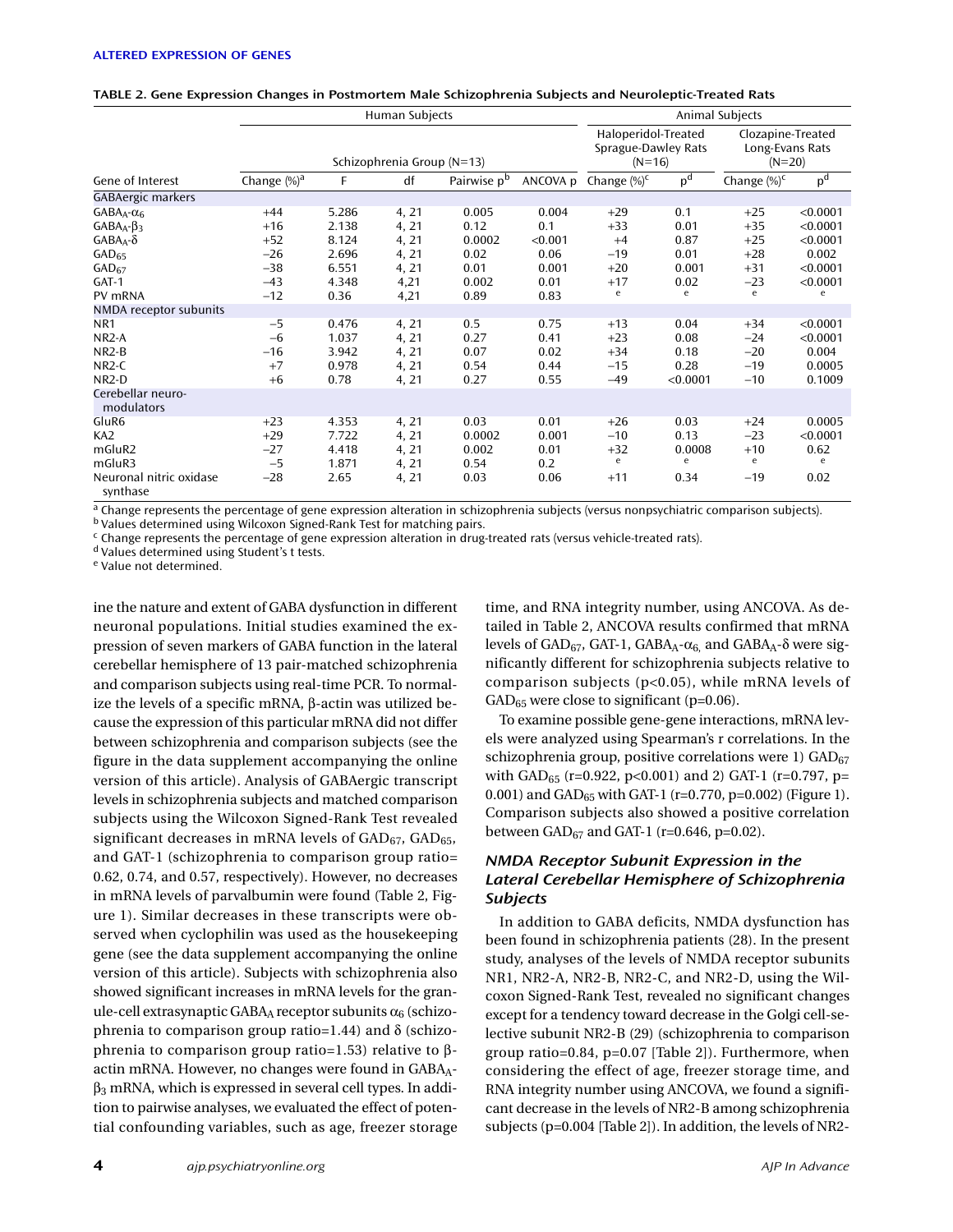

**FIGURE 1. GABAergic Marker Transcript Expression and Correlations in the Cerebellum of Postmortem Schizophrenia Subjects and Postmortem Interval-Matched Comparison Subjectsa**

<sup>a</sup> The top row illustrates significant decreases seen in GABAergic marker transcript expression levels for GAD<sub>67</sub> and GAT-1 and significant increases seen in GABAA-α6 and GABAA-δ among schizophrenia subjects (Wilcoxon Signed-Rank Test [see Table 2]). Expression levels are relative to β-actin. Values show mRNA levels in matched pairs and averages for schizophrenia and comparison subjects. The bottom row illustrates GABAergic marker transcript expression levels for GAD $_{67}$ , GAD $_{65}$ , and GAT-1, which are all significantly correlated using Spearman's r correlation coefficient.

B in the schizophrenia group were positively correlated with the levels of NR1 (r=0.553, p=0.05), NR2-A (r=0.553, p=0.05), and NR2-D (r=0.663, p=0.01).

## *Cerebellar Neuromodulator Expression in the Lateral Cerebellar Hemisphere of Schizophrenia Subjects*

GABA release onto cerebellar granule cells is regulated at the cerebellar glomerulus, where pontine mossy fibers and Golgi cells synapse onto granule-cell dendrites in a close structural and functional unit. Thus, we examined the major modulatory factors of this unit, which could contribute to decreased GABA neurotransmission to granule cells. Of these modulatory factors, we observed significant decreases in GABAergic transcript levels of neuronal nitric oxide synthase (schizophrenia to comparison group ratio=0.72), present in granule cells and molecular layer interneurons (30), and the Golgi cell-specific mGluR2 (31) (schizophrenia to comparison group ratio=0.73) but not mGluR3 (Figure 2). Interestingly, both nitric oxide production by neuronal nitric oxide synthase and presynaptic mGluR2 receptor activation modulate GABA release from Golgi cells (32). Moreover, we found significantly increased levels of the glutamatergic kainate receptor subunits GluR6 (schizophrenia to comparison group ratio= 1.23) and the granule cell-specific subunit KA2 (schizophrenia to comparison group ratio=1.29 [33]). ANCOVA revealed that all changes in GABAergic transcript levels were significant (p<0.05) except for changes in neuronal nitric oxide synthase, which were near significant (p=0.06 [Table 2]).

## *Correlations of Transcripts Levels in Golgi Cells, Granule Cells, and Local Cerebellar Circuitry Components*

To further investigate the functional integrity of the cerebellar glomerulus in schizophrenia subjects, interactions between specific markers in the Golgi-granule cell circuit were analyzed. We found positive correlations for the Golgi cell-selective NR2-B with  $GAD_{67}$  (r=0.922, p<0.001), GAD<sub>65</sub> (r=0.854, p<0.001), and GAT-1 (r=0.671, p=0.01) and for mGluR2 with GAD $_{65}$  (r=0.575, p=0.04), all of which were decreased in the schizophrenia group. In addition, GABAergic transcripts expressed in granule cells showed correlations for NR2-C with  $GABA_A-\alpha_6$  (r=0.639, p=0.02), GABA<sub>A</sub>- $\beta_3$  (r=0.722, p=0.005), GABA<sub>A</sub>- $\delta$  (r=0.652, p=0.02), and KA2 (r=0.726, p=0.005), which were all increased among schizophrenia subjects. Finally, we found that neuronal nitric oxide synthase correlated with  $GABA_A-B_3$  (r= 0.757, p=0.003); GABA<sub>A</sub>- $\alpha_6$  correlated with GluR6 (r=0.659, p=0.01); and KA2 correlated with  $GABA_A$ -δ (r=0.600, p= 0.03).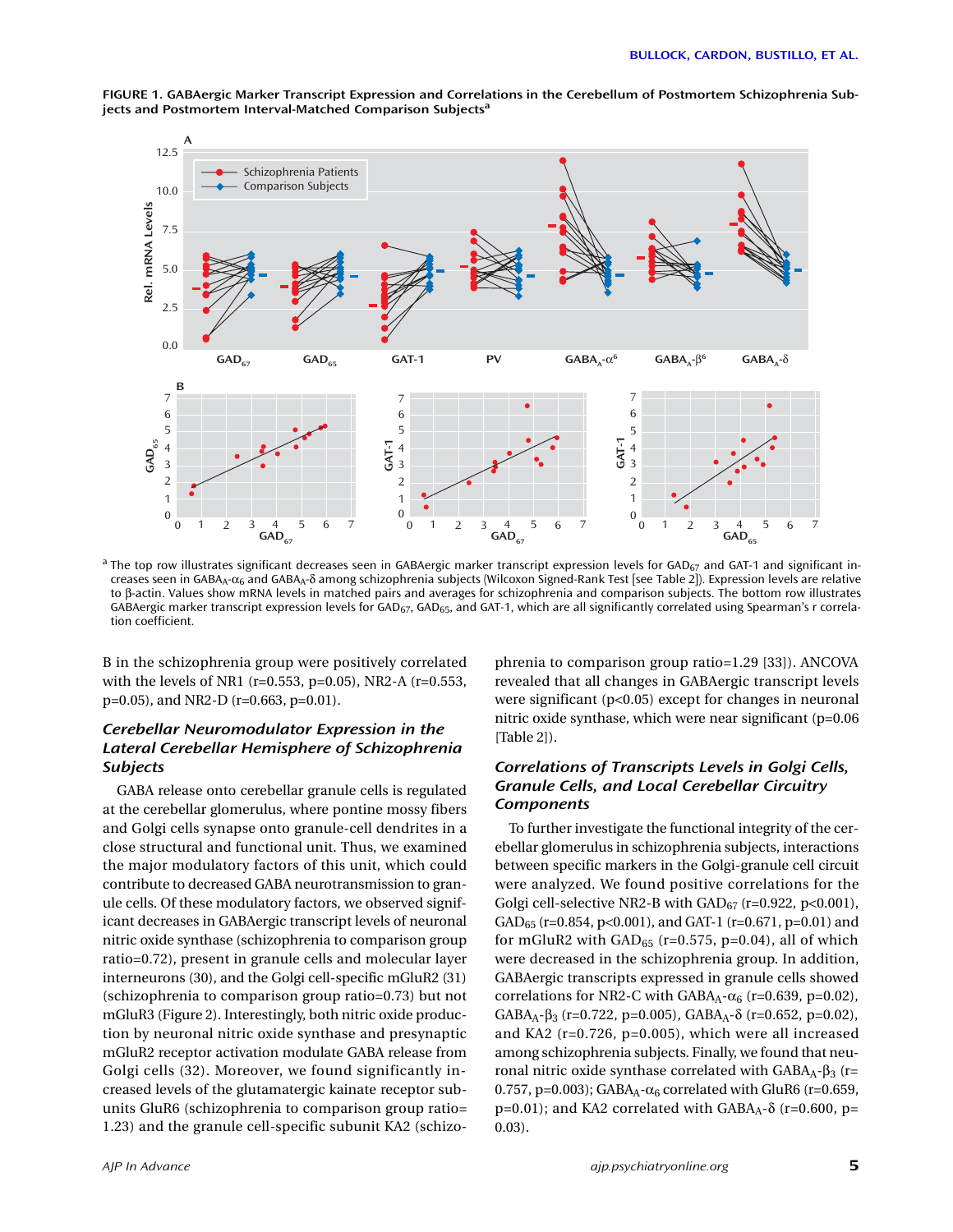**FIGURE 2. Neuromodulator Transcript Expression and Golgi-Granule Cell-Circuit Correlations in the Cerebellum of Postmortem Schizophrenia Subjects and Postmortem Interval-Matched Comparison Subjects<sup>a</sup>**



a The top row illustrates significant increases seen in the levels of the kainate receptor subunits GluR6 and KA2 and significant decreases found in levels of mGluR2 and neuronal nitric oxide synthase among schizophrenia subjects (Wilcoxon Signed-Rank Test [see Table 2]). Expression levels are relative to β-actin. Values show mRNA levels in matched pairs and averages for schizophrenia and comparison subjects. The bottom row illustrates the significant correlations between markers expressed in the Golgi-granule cell circuit (using Spearman's r correlation coefficient).

Positive correlations for components of Golgi cell-granule cell circuitry were 1) NR2-B with  $GABA_A-β_3$  (r=0.600, p= 0.03), GluR6 (r=0.594, p=0.03), and neuronal nitric oxide synthase (r=0.624, p=0.02) and 2) mGluR2 with GluR6 (r= 0.713, p=0.006) and GABA<sub>A</sub>- $\alpha_6$  (r=0.797, p<0.001). Significant negative correlations were observed for GAT-1 with NR2-C (r=–0.553, p=0.05) and KA2 (r=–0.779, p=0.002), presumably reflecting a compensatory mechanism to increase GABA neurotransmission in the synaptic cleft.

### *Medication Effects on Gene Expression in Haloperidol- and Clozapine-Treated Rats*

Both schizophrenia and comparison subjects were receiving antipsychotics at the time of death, with approximately one-half of the schizophrenia group being treated with typical antipsychotics and one-half being treated with atypical antipsychotics (Table 1). Analysis of gene expression levels between schizophrenia subjects who were receiving atypical versus typical antipsychotics showed a significant increase in  $GAD_{67}$  gene expression for the former (p=0.03 [Mann-Whitney Rank Sum Test]). This finding suggests that medication type may have an effect on gene expression levels in individuals with schizophrenia. Therefore, we analyzed the levels of the same mRNAs in the cerebellum of rats chronically treated with approxi-

mately 1 mg/kg/day of the typical neuroleptic haloperidol. As detailed in Table 2, we found significant increases in GABA<sub>A</sub>- $β_3$ , GAD<sub>67</sub>, GAT-1, NR1, GluR6, and mGluR2 in these rats. However, a significant decrease was seen in the expression of GAD<sub>65</sub> and NR2-D transcripts.

To examine the effects of atypical antipsychotics, rats were treated with clozapine for 21 days (10 mg/kg/day). As detailed in Table 2, these animals expressed increased mRNA levels of GABA<sub>A</sub>- $\beta_3$ , GAD<sub>67</sub>, and GAD<sub>65</sub>, while GAT-1 expression was significantly decreased. The NMDA receptor subunit NR1 was significantly increased, whereas NR2- A, NR2-B, and NR2-C were all decreased. Finally, GluR6 was significantly increased, KA2 and neuronal nitric oxide synthase were decreased by clozapine treatment. Overall, our results indicate that clozapine could compensate, in part, for the decreased level of GABA synthesizing enzymes and other gene expression changes observed in schizophrenia subjects.

## **Discussion**

An increasing number of studies support the hypothesis that GABA neurotransmission is deficient in individuals with schizophrenia (2–4). Although GABAergic deficits have been well characterized in the prefrontal cortex (5–7)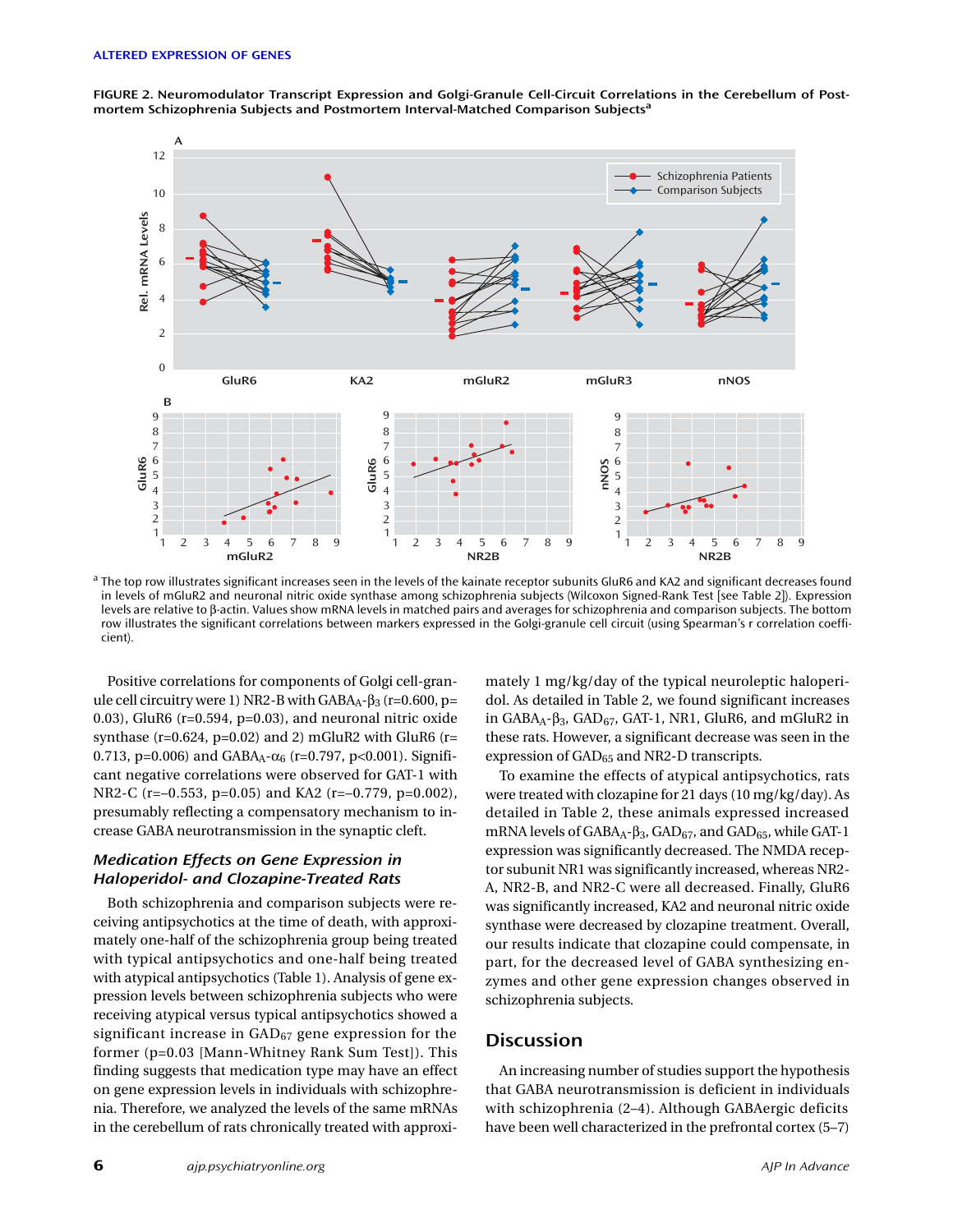

**FIGURE 3. Gene Alterations in the Cerebellum of Postmortem Schizophrenia Subjects and Postmortem Interval-Matched Comparison Subjects<sup>a</sup>**

a The graph illustrates decreased GABA gene expression in Golgi cells and concomitant increases in granule-cell gene expression. Expression patterns are based on the Allen Brain Atlas (www.brain-map.org) and data from the literature. PV=parvalbumin; GrC=granule cells; GoC= Golgi cells; BC=basket cells; SC=stellate cells; PC=Purkinje cells; GL=cerebellar glomerulus; AC=astrocyte; MF=mossy fibers (from pontine nuclei); and CF=climbing fibers (from inferior olive).

and limbic system (8, 9), few studies have examined these deficits in the cerebellum (10, 11). The present study demonstrated GABA transmission deficits in the lateral cerebellar hemisphere in individuals with schizophrenia, which implicates selective impairment in local granulecell Golgi-cell communication, along with altered expression of neuromodulators of granule cell activity. Disinhibition of granule cells by deficient tonic inhibition from Golgi cells could disrupt cerebellar output by Purkinje cells, which in turn may affect other brain regions in the cortico-cerebellar-thalamic-cortical circuit, including the prefrontal cortex (34).

Several discrete GABAergic interneurons are located in the cerebellum, most notably Golgi cells in the granule layer and basket and stellate cells in the molecular layer. Although basket and stellate cells provide feed-forward inhibition from granule cells to Purkinje cells, Golgi cells provide the sole source of feedback inhibition to granule cells (35). All of these interneurons express the GABA synthesizing enzymes  $GAD_{65}$  and  $GAD_{67}$ . Our findings indicate that the levels of these GABAergic transcripts are decreased in individuals with schizophrenia relative to comparison subjects, suggesting that GABA synthesis may be impaired in schizophrenia patients. Consistent with our findings, Fatemi et al. (11) reported decreases in protein levels of both  $GAD_{65}$  and  $GAD_{67}$  in the cerebellum of a separate cohort of schizophrenia subjects.

Although GABA synthesis cannot be directly measured in postmortem tissue, other markers can be investigated to infer whether GABAergic transmission is reduced. For example, decreased levels of the presynaptic GAT-1 may reflect a compensatory attempt to increase synaptic GABA. Mature Golgi and basket/stellate cells express GAT-1, while Purkinje cells and glia do not (36), suggesting that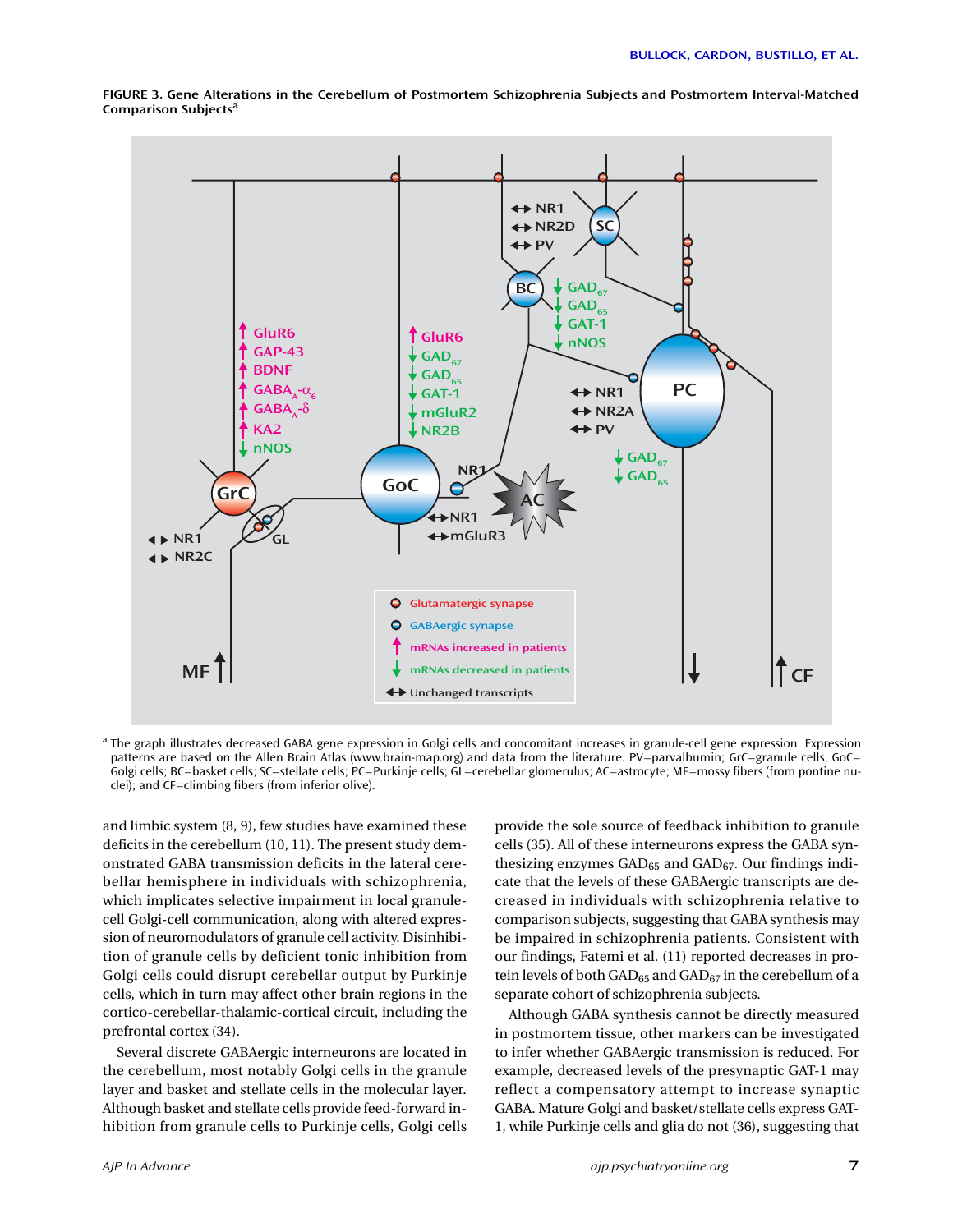GAT-1 deficits may be restricted to specific GABAergic interneurons. This is consistent with a similar decrease in GAT-1 observed in the prefrontal cortex of schizophrenia patients in association with  $GAD_{67}$  deficits (12). Interestingly, the calcium binding protein parvalbumin, which has been found to be decreased in the prefrontal cortex in individuals with schizophrenia (6), was not decreased in the present study, suggesting that different subtypes of interneurons may be affected in the cerebellum. Parvalbumin is expressed primarily in Purkinje and basket/stellate cells but only in a small subpopulation of Golgi cells (37). Conversely, the significant increases in the expression of the extrasynaptic GABA<sub>A</sub> receptor subunits  $α<sub>6</sub>$  and  $δ$  suggest that a compensatory mechanism may occur in order to increase GABA receptivity by granule cells. As a result of freezing the tissue samples, we were unable to confirm the localization of specific transcripts by in situ hybridization. However, our findings point to Golgi cells as the predominately affected cerebellar interneuron in schizophrenia.

A competing, but not mutually exclusive, hypothesis for schizophrenia proposes that NMDA receptor-mediated neurotransmission may be deficient in individuals with schizophrenia (28) and that GABAergic interneurons are particularly vulnerable to NMDA receptor hypofunction (38). In the present study, GABAergic interneuron function in the cerebellum was further investigated by measuring the expression of cell-selective NMDA receptor subunits. Although each cell type expresses the obligatory NR1 subunit, Purkinje cells express primarily NR2-A; Golgi cells express primarily NR2-B; granule cells express primarily NR2-C; and basket/stellate cells express primarily NR2-D (29). Among these subunits, we found a decrease in the levels of the Golgi cell-selective NR2-B. The strong correlations between NR2-B expression and  $GAD_{67}$ ,  $GAD_{65}$  and GAT-1 expression in the schizophrenia group further suggests that GABA transmission deficits may be localized to Golgi cells. Alternatively, it is possible that the number of Golgi cells and not their activity may be decreased in individuals with schizophrenia.

GABA release by Golgi cells is regulated by various factors in both Golgi and granule cells, including Golgi cellspecific mGluR2 (31) and the granule cell-located neuronal nitric oxide synthase (32). Activation of both systems normally decreases GABA release by Golgi cells, and both were decreased in our cohort of schizophrenia subjects (Figure 2), presumably compensating for decreased levels of GABA in the synapse. On the other hand, mGluR3, which is expressed in Golgi cells and glia (31), was not altered in the schizophrenia group. In addition, although decreased levels of mRNA in the receptor subunits GluR6 and KA2 have been previously reported in the prefrontal cortex and hippocampus of schizophrenia patients (33, 39), we observed increased cerebellar expression of these kainate receptors. Since both markers are expressed in granule cells and these cells have shown increased expression of activity dependent-genes in the same group of schizophrenia subjects (24), it is possible that the changes in kainate receptor subunits may reflect a change in basal granule cell activity.

The changes in gene expression and putative cerebellar microcircuit alterations are illustrated in Figure 3. Although postmortem human tissue studies only provide a limited view of the premortem state and the use of tissue homogenates does not allow localization of transcripts to specific cell types, analyses of gene expression patterns using gene-gene correlations are valuable tools to infer the functional relevance of the observed changes across different cells in the network. An alteration in GABA neurotransmission between Golgi and granule cells is further evidenced by the positive correlations between the modulators of GABA release neuronal nitric oxide synthase and mGluR2 and between the Golgi specific marker NR2-B and neuronal nitric oxide synthase. Moreover, the negative correlations for GAT-1 with the granule cell-specific receptor subunits NR2-C and KA2 suggest a defect in modulation of GABA release by Golgi cells and increased granule cell firing. Although these findings are intriguing, animal models will need to be developed in order to confirm the dynamic nature of the interactions between granule cell and Golgi cell gene-expression patterns reported in the present study.

Our gene expression findings in schizophrenia subjects point to dysfunctional regulation of GABA release between Golgi and granule cells but do not take into account any effects of antipsychotic medication. Although antipsychotics have been shown to affect gene expression in several brain regions, these alterations have not been demonstrated in the cerebellum. As detailed in Table 2, haloperidol treatment resulted in increased levels of GAD<sub>67</sub>, mGluR2, NR2-B, GAT-1, and neuronal nitric oxide synthase in chronically treated rats, whereas clozapine was more effective in increasing the expression of  $GAD_{67}$  and  $GAD_{65}$ . Comparison of the levels of GluR6,  $GABA_A-\alpha_6$ , and  $GABA_A-\delta$  receptor mRNAs in schizophrenia subjects and treated animals suggests that the observed increases of these transcripts in the schizophrenia group could be explained by medication effects. In contrast, the increases in KA2 mRNA seen in the schizophrenia group could not be attributable to antipsychotic treatment, since both haloperidol and clozapine decreased the levels of KA2 mRNA. In addition, medication effects could account for an underrepresentation of the changes in NR2-C and NR2-D gene expression in the schizophrenia group. Based on the results of the chronic neuroleptic exposure in rats, haloperidol seems to have a more beneficial effect on gene expression in the local cerebellar circuit relative to clozapine. Furthermore, although both medications were effective in increasing  $GAD_{67}$  expression in rats, neither treatment was effective in schizophrenia subjects. Our results support the idea that combining different types of antipsychotics with GABAA receptor agonists may provide enhanced benefits for treat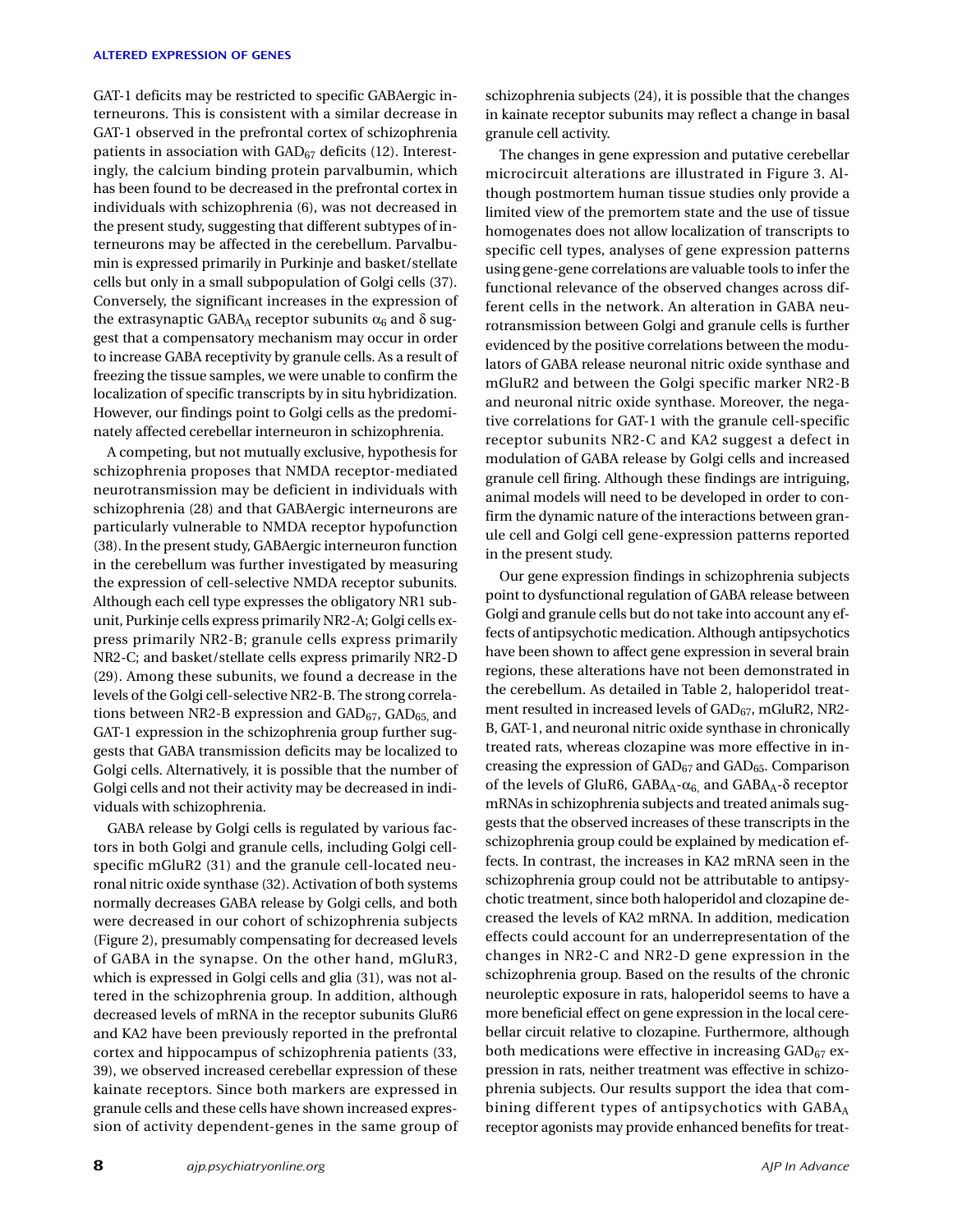ing the underlying GABA-glutamate pathophysiology of schizophrenia.

In summary, we found that the expression of multiple GABAergic markers is decreased in the lateral cerebellar hemisphere among individuals with schizophrenia and this deficit is most likely localized to Golgi cells. Overall, patient mRNA expression data suggest that GABA neurotransmission deficits could be responsible for increased granule cell activity and disinhibition of glutamatergic signaling in the cerebellum, leading to aberrant cerebellar output. These changes may underlie not only the alterations in cerebellar blood flow observed in our schizophrenia cohort, but also, and most importantly, the clinical symptoms associated with abnormal cerebellar function in schizophrenia (40).

Previously presented at the Society for Neurosciences, San Diego, Nov. 3–7, 2007. Received Dec. 3, 2007; revisions received March 27 and June 27, 2008; accepted July 8, 2008 (doi: 10.1176/ appi.aip.2008.07121845). From the Department of Neurosciences, University of New Mexico School of Medicine, Albuquerque, N.M.; Department of Psychiatry, University of New Mexico School of Medicine, Albuquerque, N.M.; Department of Psychiatry and Behavioral Neurobiology, University of Alabama at Birmingham, Birmingham, Ala. Address correspondence and reprint requests to Dr. Perrone-Bizzozero, Department of Neurosciences, University of New Mexico School of Medicine, Albuquerque, NM, 87131; nbizzozero@salud.unm.edu (email).

The authors report no competing interests.

Supported by the Mental Illness and Neuroscience Discovery (MIND) Institute, Albuquerque, N.M.

The authors thank Dr. Federico Bolognani and Sayuri Nixon for technical assistance. The authors also thank Dr. Betty Skipper for assistance with statistical analyses and Dr. Michael Wilson for his insightful comments.

#### **References**

- 1. Torrey EF, Barci BM, Webster MJ, Bartko JJ, Meador-Woodruff JH, Knable MB: Neurochemical markers for schizophrenia, bipolar disorder, and major depression in postmortem brains. Biol Psychiatry 2005; 57:252–260
- 2. Akbarian S, Huang HS: Molecular and cellular mechanisms of altered  $GAD<sub>1</sub>/GAD<sub>67</sub>$  expression in schizophrenia and related disorders. Brain Res Rev 2006; 52:293–304
- 3. Lewis DA, Hashimoto T, Volk DW: Cortical inhibitory neurons and schizophrenia. Nat Rev Neurosci 2005; 6:312–324
- 4. Benes FM, Berretta S: GABAergic interneurons: implications for understanding schizophrenia and bipolar disorder. Neuropsychopharmacology 2001; 25:1–27
- 5. Volk DW, Austin MC, Pierri JN, Sampson AR, Lewis DA: Decreased glutamic acid decarboxylase67 messenger RNA expression in a subset of prefrontal cortical gamma-aminobutyric acid neurons in subjects with schizophrenia. Arch Gen Psychiatry 2000; 57:237–245
- 6. Hashimoto T, Volk DW, Eggan SM, Mirnics K, Pierri JN, Sun Z, Sampson AR, Lewis DA: Gene expression deficits in a subclass of GABA neurons in the prefrontal cortex of subjects with schizophrenia. J Neurosci 2003; 23:6315–6326
- 7. Akbarian S, Kim JJ, Potkin SG, Hagman JO, Tafazzoli A, Bunney WE Jr, Jones EG: Gene expression for glutamic acid decarboxylase is reduced without loss of neurons in prefrontal cortex of schizophrenics. Arch Gen Psychiatry 1995; 52:258–266
- 8. Heckers S, Stone D, Walsh J, Shick J, Koul P, Benes FM: Differential hippocampal expression of glutamic acid decarboxylase 65

and 67 messenger RNA in bipolar disorder and schizophrenia. Arch Gen Psychiatry 2002; 59:521–529

- 9. Woo TU, Walsh JP, Benes FM: Density of glutamic acid decarboxylase 67 messenger RNA-containing neurons that express the N-methyl-D-aspartate receptor subunit NR2A in the anterior cingulate cortex in schizophrenia and bipolar disorder. Arch Gen Psychiatry 2004; 61:649–657
- 10. Guidotti A, Auta J, Davis JM, Di-Giorgi-Gerevini V, Dwivedi Y, Grayson DR, Impagnatiello F, Pandey G, Pesold C, Sharma R, Uzunov D, Costa E: Decrease in reelin and glutamic acid decarboxylase 67 (GAD $_{67}$ ) expression in schizophrenia and bipolar disorder: a postmortem brain study. Arch Gen Psychiatry 2000; 57:1061–1069
- 11. Fatemi SH, Stary JM, Earle JA, Araghi-Niknam M, Eagan E: GABAergic dysfunction in schizophrenia and mood disorders as reflected by decreased levels of glutamic acid decarboxylase 65 and 67 kDa and reelin proteins in cerebellum. Schizophr Res 2005; 72:109–122
- 12. Volk D, Austin M, Pierri J, Sampson A, Lewis D: GABA transporter-1 mRNA in the prefrontal cortex in schizophrenia: decreased expression in a subset of neurons. Am J Psychiatry 2001; 158:256–265
- 13. Benes FM, Vincent SL, Alsterberg G, Bird ED, SanGiovanni JP: Increased GABAA receptor binding in superficial layers of cingulate cortex in schizophrenics. J Neurosci 1992; 12:924–929
- 14. Benes FM, Vincent SL, Marie A, Khan Y: Up-regulation of GABAA receptor binding on neurons of the prefrontal cortex in schizophrenic subjects. Neuroscience 1996; 75:1021–1031
- 15. Volk DW, Pierri JN, Fritschy JM, Auh S, Sampson AR, Lewis DA: Reciprocal alterations in pre- and postsynaptic inhibitory markers at chandelier cell inputs to pyramidal neurons in schizophrenia. Cereb Cortex 2002; 12:1063–1070
- 16. Addington AM, Gornick M, Duckworth J, Sporn A, Gogtay N, Bobb A, Greenstein D, Lenane M, Gochman P, Baker N, Balkissoon R, Vakkalanka RK, Weinberger DR, Rapoport JL, Straub RE: GAD1 (2q31.1), which encodes glutamic acid decarboxylase (GAD $_{67}$ ), is associated with childhood-onset schizophrenia and cortical gray matter volume loss. Mol Psychiatry 2005; 10:581–588
- 17. Straub RE, Lipska BK, Egan MF, Goldberg TE, Callicott JH, Mayhew MB, Vakkalanka RK, Kolachana BS, Kleinman JE, Weinberger DR: Allelic variation in GAD1 (GAD<sub>67</sub>) is associated with schizophrenia and influences cortical function and gene expression. Mol Psychiatry 2007; 12:854–869
- 18. Schmahmann JD, Sherman JC: The cerebellar cognitive affective syndrome. Brain 1998; 121(pt 4):561–579
- 19. Ramnani N: The primate cortico-cerebellar system: anatomy and function. Nat Rev Neurosci 2006; 7:511–522
- 20. Kim JJ, Mohamed S, Andreasen NC, O'Leary DS, Watkins GL, Boles Ponto LL, Hichwa RD: Regional neural dysfunctions in chronic schizophrenia studied with positron emission tomography. Am J Psychiatry 2000; 157:542–548
- 21. Potkin SG, Alva G, Fleming K, Anand R, Keator D, Carreon D, Doo M, Jin Y, Wu JC, Fallon JH: A PET study of the pathophysiology of negative symptoms in schizophrenia. Am J Psychiatry 2002; 159:227–237
- 22. Malaspina D, Harkavy-Friedman J, Corcoran C, Mujica-Parodi L, Printz D, Gorman JM, Van Heertum R: Resting neural activity distinguishes subgroups of schizophrenia patients. Biol Psychiatry 2004; 56:931–937
- 23. Eastwood SL, Law AJ, Everall IP, Harrison PJ: The axonal chemorepellant Semaphorin 3A is increased in the cerebellum in schizophrenia and may contribute to its synaptic pathology. Mol Psychiatry 2003; 8:148–155
- 24. Paz RD, Andreasen NC, Daoud SZ, Conley R, Roberts R, Bustillo J, Perrone-Bizzozero NI: Increased expression of activity-depen-